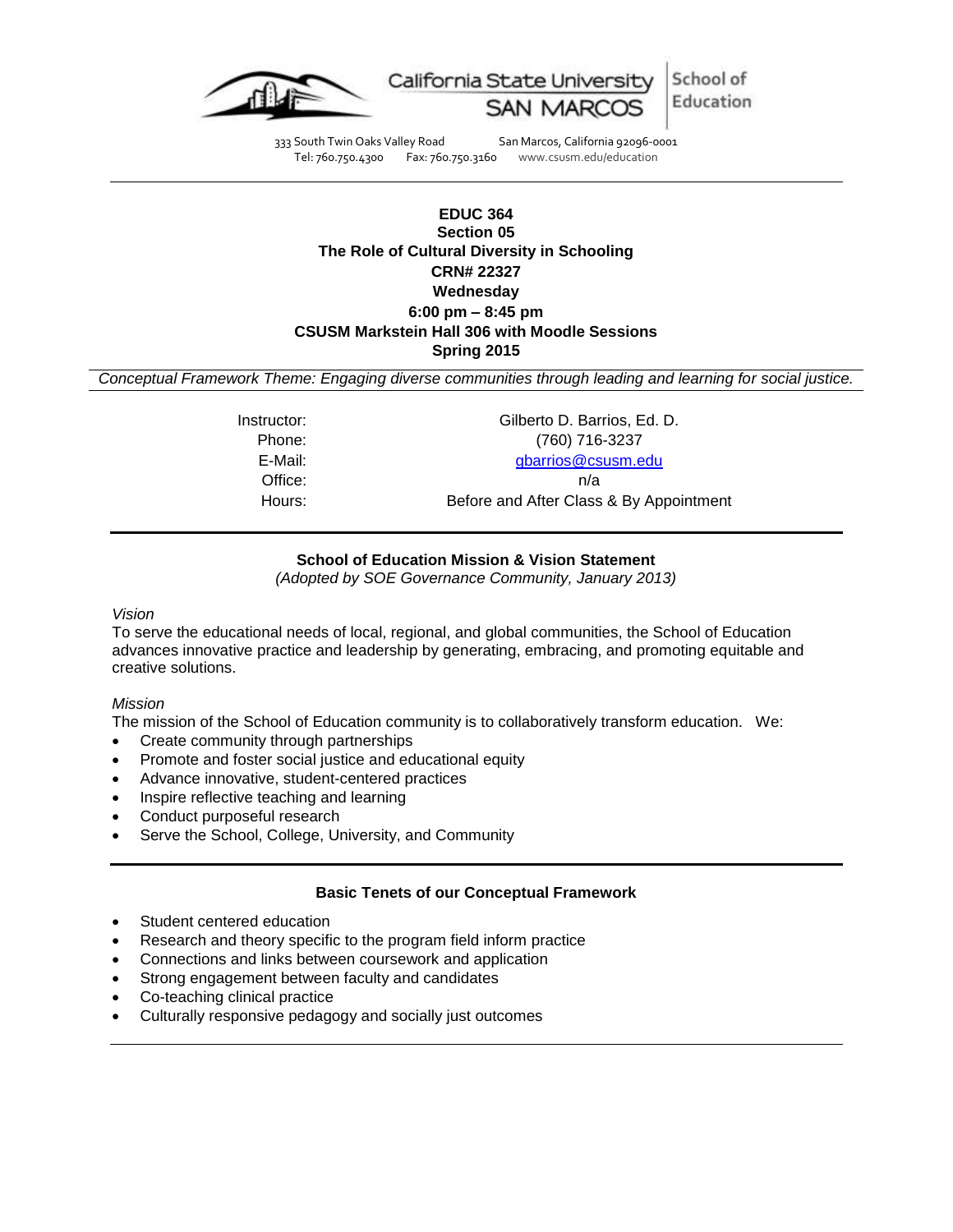# **COURSE DESCRIPTION**

Principles of first and second language acquisition (e.g. historical and current theories, psychology, sociocultural, political, and pedagogical factors) and issues related to notions of culture, interaction, and communication in school and community contexts (e.g. the nature of culture, manifestations of cultural contact and cultural diversity in the United States and in California) within a theoretical and applied context. Required of all credential candidates. *Also offered as EDSL 364. Students may not receive credit for both.*

Major units include intensive theoretical and practical articulation of culture and cultural pluralism; educational issues of race, class, gender, language, ethnicity, sexual orientation and exceptionality; social, structural, programmatic and curricular issues; and effective teaching for diverse populations.

Strong oral and written communication skills, information literacy, and technology are required of professional educators; therefore, these components are emphasized as methods to be used in completing course requirements.

#### **Course Objectives**

Students completing EDUC 364 will be able to demonstrate:

1. Developing competencies TPE15: social justice and equity;

2. Understanding of various concepts of culture and cultural contact, and their applicability to learning and teaching;

- 3. Understanding of cultural diversity in the United States and California;
- 4. General familiarity with cultural responsive pedagogy;
- 5. Understanding of gay, lesbian, bisexual and transgender students, teachers, and families;
- 6. Understanding of marginalized student populations;
- 7. An understanding of "at risk" youth;
- 8. An ability to analyze data and understand empirical educational articles and theoretical frameworks.

#### **Required Texts**

Nieto, S., and Bode, P. (2012). *Affirming Diversity: The Sociopolitical Context of Multicultural Education*. Boston: Pearson Education, Inc. ISBN: 9780131367340

: Spring, J. ( 2007). *Deculturalization and The Struggle for Equality*. Fifth Edition. New York The McGraw Hill Companies, Inc. ISBN–10: 0-07-313177-6

## **Recommended Texts**

Villaseñor, V. (2004). *Burro Genius*. Perrenial Library. ISBN: 978-0060526139

## **Authorization to Teach English Learners**

This credential program has been specifically designed to prepare teachers for the diversity of languages often encountered in California public school classrooms. The authorization to teach English learners is met through the infusion of content and experiences within the credential program, as well as additional coursework. Candidates successfully completing this program receive a credential with authorization to teach English learners. *(Approved by CCTC in SB 2042 Program Standards, August 02)*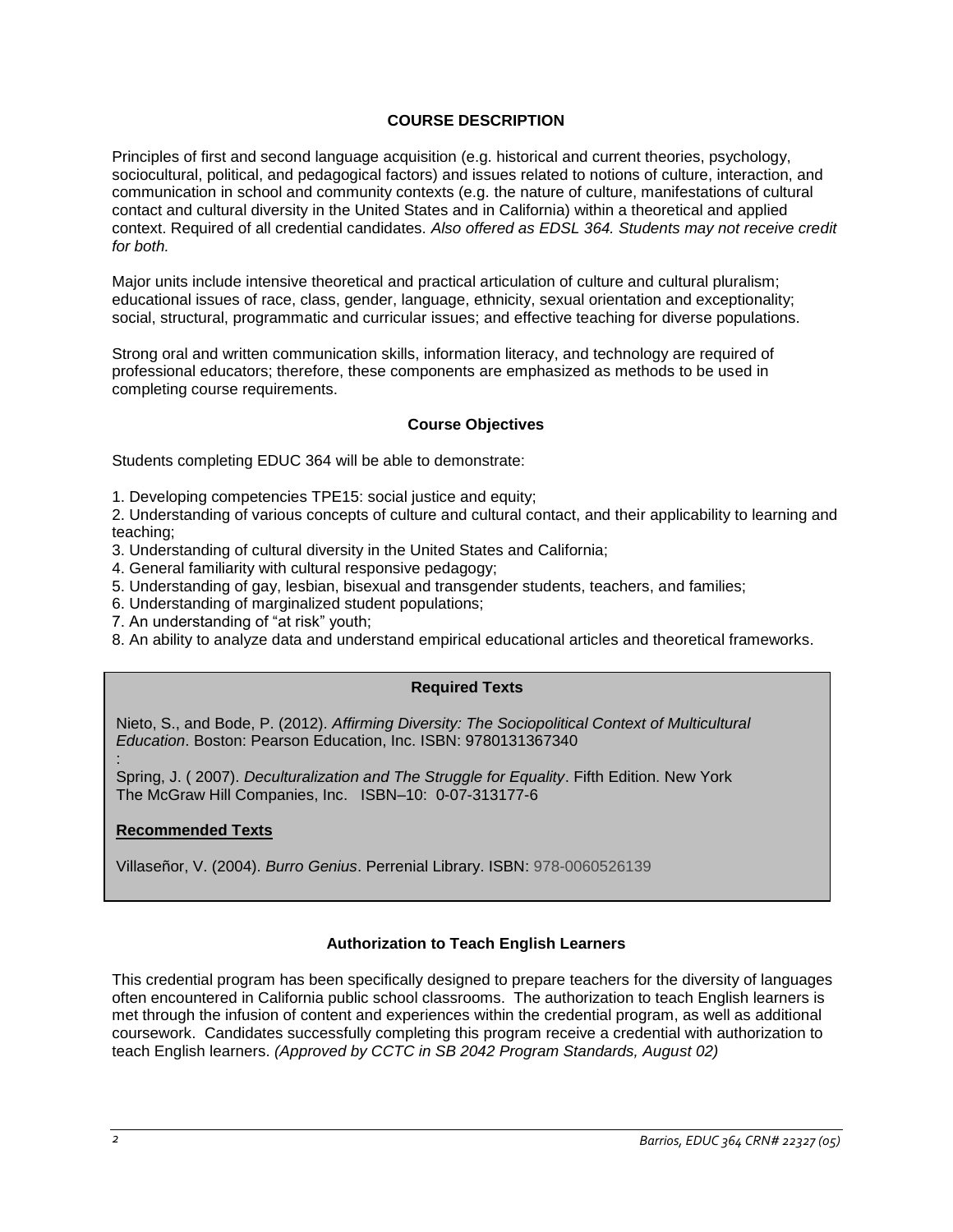*Note: CTEL CANDIDATES ONLY: CTEL candidates will need to upload their graded CTEL signature assignment (with passing grade or rubric indicating passing grade) to their CTEL electronic portfolio upon completion of this course. CTEL Program Coordinator will then review the candidate's CTEL standards in their electronic portfolio in order to fulfill their certification requirements for the California State Department. For further clarification, please contact Dr. Ana Hernández, CTEL Program Coordinator, at [ahernand@csusm.edu.](mailto:ahernand@csusm.edu)* 

# **STUDENT LEARNING OUTCOMES**

# **Teacher Performance Expectation (TPE) Competencies**

The course objectives, assignments, and assessments have been aligned with the CTC standards for the Multiple or Single Subject Credential. This course is designed to help teachers seeking a California teaching credential to develop the skills, knowledge, and attitudes necessary to assist schools and district in implementing effective programs for all students. The successful candidate will be able to merge theory and practice in order to realize a comprehensive and extensive educational program for all students. You will be required to formally address the following TPEs in this course:

# *TPE 15: Social Justice and Equity:*

Teacher candidates will be able to identify issues of social justice and equity in the classroom and can apply appropriate instructional strategies to ensure equal outcomes for diverse students. They will be familiar with ideas, definitions, and major theorists in the fields of multicultural education, social reconstruction, and democratic education. Pluralism and divergent perspectives on educating students will be the foundation of designing effective lessons and instructional practices for diverse students. Candidates will understand when and how to collaborate with others, especially curriculum specialists, community leaders, and parents on preparing relevant and appropriate instructional activities, curricular units, and school structures that would provide equitable outcomes for students from different linguistic, cultural, and social economic backgrounds.

## **California Teacher Performance Assessment (CalTPA)**

Beginning July 1, 2008 all California credential candidates must successfully complete a state-approved system of teacher performance assessment (TPA), to be embedded in the credential program of preparation. At CSUSM this assessment system is called the CalTPA or the TPA for short.

To assist your successful completion of the TPA, a series of informational seminars are offered over the course of the program. TPA related questions and logistical concerns are to be addressed during the seminars. Your attendance to TPA seminars will greatly contribute to your success on the assessment.

Additionally, SoE classes use common pedagogical language, lesson plans (lesson designs), and unit plans (unit designs) in order to support and ensure your success on the TPA and more importantly in your credential program.

The CalTPA Candidate Handbook, TPA seminar schedule, and other TPA support materials can be found on the SoE website:<http://www.csusm.edu/education/CalTPA/ProgramMaterialsTPA.html>

# **GENERAL CONSIDERATIONS**

## **Assessment of Professional Dispositions**

Assessing a candidate's dispositions within a professional preparation program is recognition that teaching and working with learners of all ages requires not only specific content knowledge and pedagogical skills, but positive attitudes about multiple dimensions of the profession. The School of Education has identified six dispositions – social justice and equity, collaboration, critical thinking, professional ethics, reflective teaching and learning, and life-long learning—and developed an assessment rubric. For each dispositional element, there are three levels of performance - *unacceptable*, *initial target*, and *advanced target*. The description and rubric for the three levels of performance offer measurable behaviors and examples.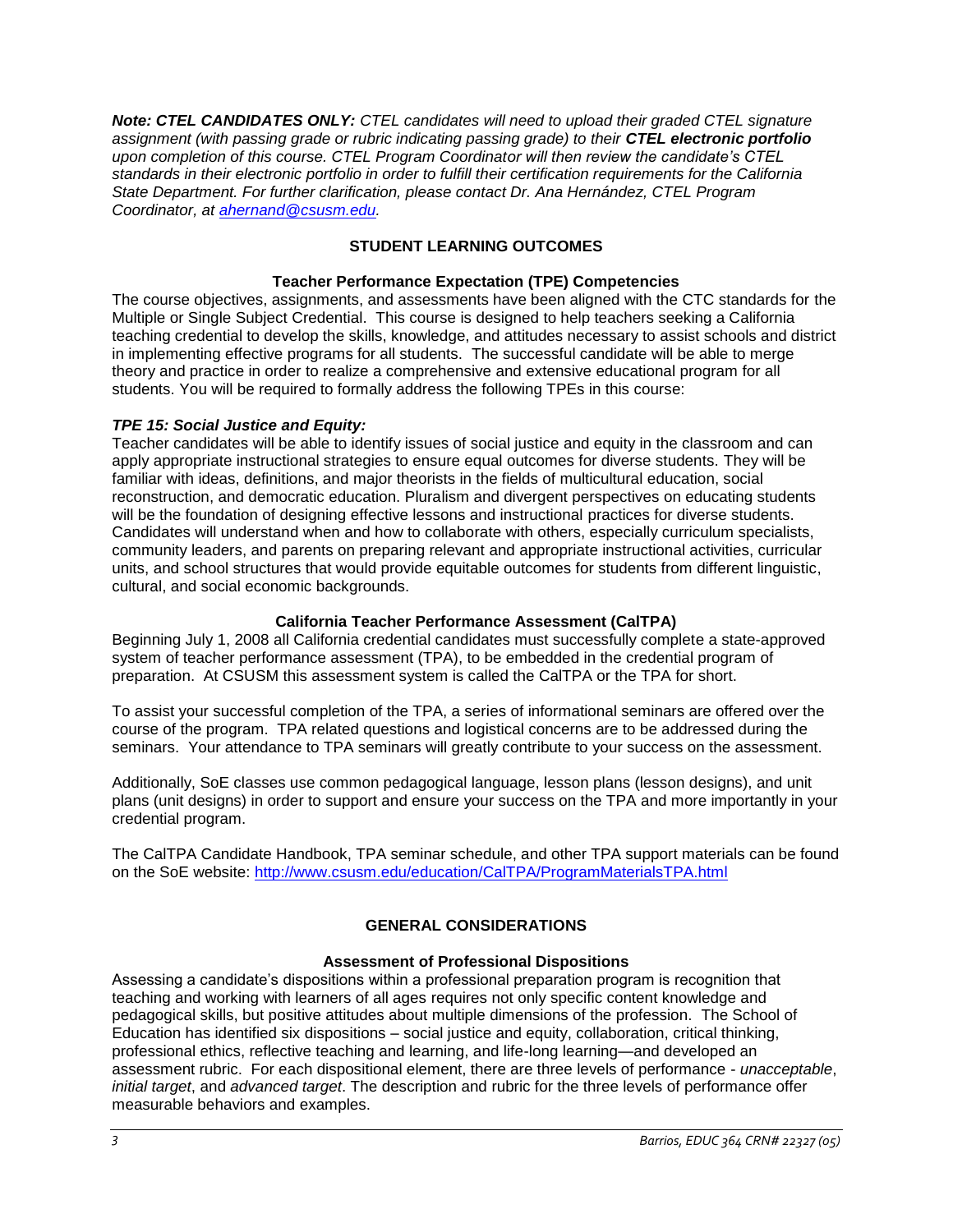The assessment is designed to provide candidates with ongoing feedback for their growth in professional dispositions and includes a self-assessment by the candidate. The dispositions and rubric are presented, explained and assessed in one or more designated courses in each program as well as in clinical practice. Based upon assessment feedback candidates will compose a reflection that becomes part of the candidate's Teaching Performance Expectation portfolio. Candidates are expected to meet the level of *initial target* during the program.

#### **Professional Disposition and Behavior at All Times:**

Respect, professionalism, and when appropriate, charity, are necessary for a positive, healthy learning environment. All students are entitled to their opinions. Students demonstrating negative attitudes and/or disruptive behavior will not be tolerated under any circumstances and will be referred immediately to the University Dean of Student Affairs and/or the CEHHS Associate Dean. Grades and course credit may be affected by inappropriate professional dispositions and/or behavior.

## **School of Education Attendance Policy**

Due to the dynamic and interactive nature of courses in the School of Education, all candidates are expected to attend all classes and participate actively. At a minimum, candidates must attend more than 80% of class time, or s/he may not receive a passing grade for the course at the discretion of the instructor. Individual instructors may adopt more stringent attendance requirements. Should the candidate have extenuating circumstances, s/he should contact the instructor as soon as possible. *(Adopted by the COE Governance Community, December,1997).*

Instructor application of attendance policy: Students are encouraged and expected to attend all sessions during the course, however, since we all have unforeseeable circumstances, one absence will be excused without penalty.

## **Students with Disabilities Requiring Reasonable Accommodations**

Candidates with disabilities who require reasonable accommodations must be approved for services by providing appropriate and recent documentation to the Office of Disable Student Services (DSS). This office is located in Craven Hall 4300, and can be contacted by phone at (760) 750-4905, or TTY (760) 750-4909. Candidates authorized by DSS to receive reasonable accommodations should meet with their instructor during office hours or, in order to ensure confidentiality, in a more private setting.

## **All University Writing Requirement**

The writing requirements for this class will be met as described in the assignments. Every course at the university, including this one must have a writing requirement of at least 2500 words.

## **CSUSM Academic Honesty Policy**

"Students will be expected to adhere to standards of academic honesty and integrity, as outlined in the Student Academic Honesty Policy. All written work and oral presentation assignments must be original work. All ideas/materials that are borrowed from other sources must have appropriate references to the original sources. Any quoted material should give credit to the source and be punctuated with quotation marks.

Students are responsible for honest completion of their work including examinations. There will be no tolerance for infractions. If you believe there has been an infraction by someone in the class, please bring it to the instructor's attention. The instructor reserves the right to discipline any student for academic dishonesty in accordance with the general rules and regulations of the university. Disciplinary action may include the lowering of grades and/or the assignment of a failing grade for an exam, assignment, or the class as a whole."

Incidents of Academic Dishonesty will be reported to the Dean of Students. Sanctions at the University level may include suspension or expulsion from the University.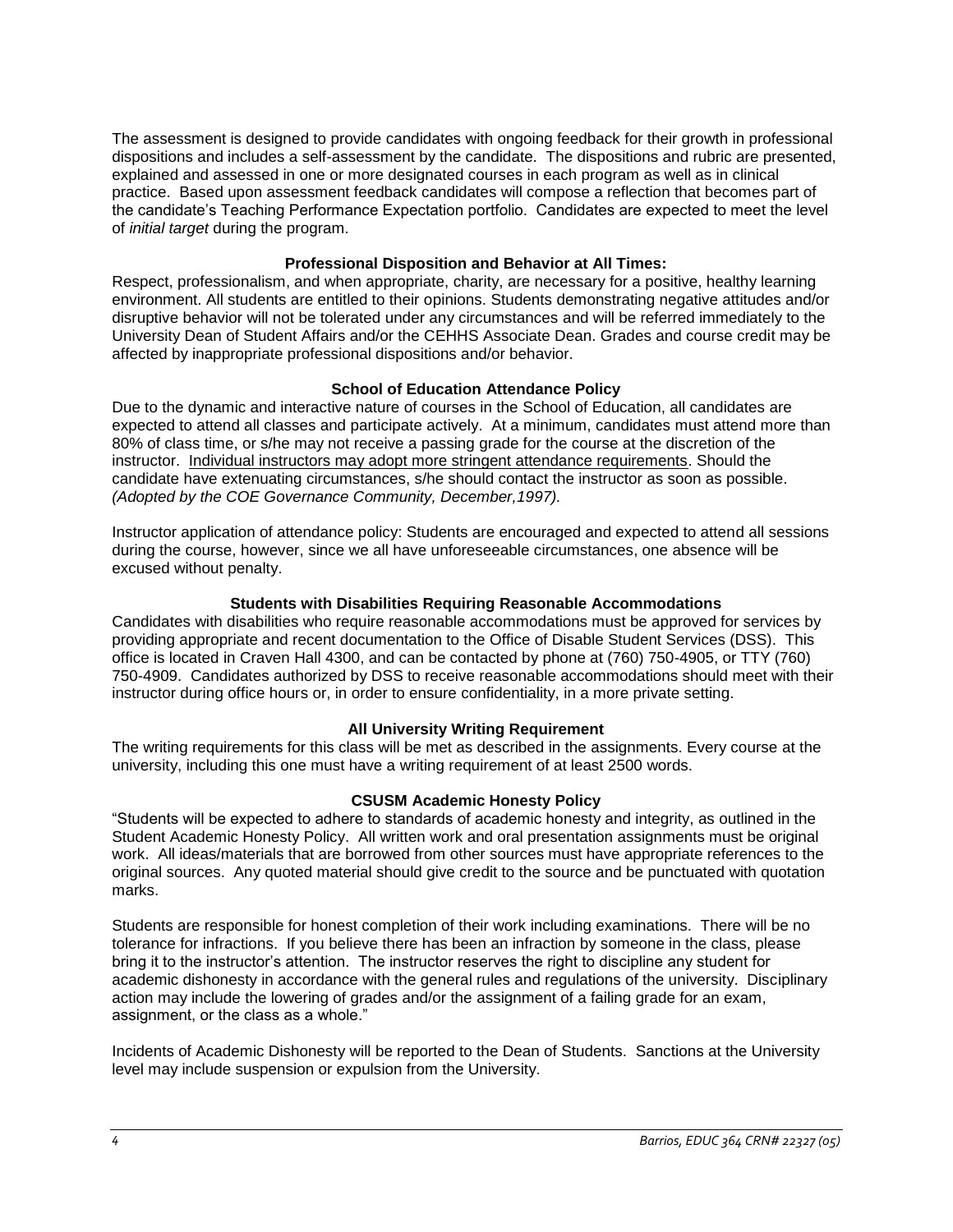## **Plagiarism**

As an educator, it is expected that each candidate will do his/her own work, and contribute equally to group projects and processes. Plagiarism or cheating is unacceptable under any circumstances. If you are in doubt about whether your work is paraphrased or plagiarized see the Plagiarism Prevention for Students website [http://library.csusm.edu/plagiarism/index.html.](http://library.csusm.edu/plagiarism/index.html) If there are questions about academic honesty, please consult the University catalog.

## **Appeals**

Every student has the right to appeal grades, or appeal for redress of grievances incurred in the context of any course. Disputes may be resolved informally with the professor, or through the formal appeal process. For the latter, consult Dr. Manuel Vargas, Director of Teacher Education, School of Education CEHHS.

## **Use of Technology**

Candidates are expected to demonstrate competency in the use of various forms of technology (i.e. word processing, electronic mail, Moodle, use of the Internet, and/or multimedia presentations). Specific requirements for course assignments with regard to technology are at the discretion of the instructor. Keep a digital copy of all assignments for use in your teaching portfolio. All assignments will be submitted online, and some will be submitted in hard copy as well. Details will be given in class.

## **Electronic Communication Protocol**

Electronic correspondence is a part of your professional interactions. If you need to contact the instructor, e-mail is often the easiest way to do so. It is my intention to respond to all received e-mails in a timely manner. Please be reminded that e-mail and on-line discussions are a very specific form of communication, with their own nuances and etiquette. For instance, electronic messages sent in all upper case (or lower case) letters, major typos, or slang, often communicate more than the sender originally intended. With that said, please be mindful of all e-mail and on-line discussion messages you send to your colleagues, to faculty members in the School of Education, or to persons within the greater educational community. All electronic messages should be crafted with professionalism and care. Things to consider:

- Would I say in person what this electronic message specifically says?
- How could this message be misconstrued?
- Does this message represent my highest self?
- Am I sending this electronic message to avoid a face-to-face conversation?

In addition, if there is ever a concern with an electronic message sent to you, please talk with the author in person in order to correct any confusion.

## **Classroom Courtesy Rules**

Please turn off or silence your cellular phones.

Please refrain from texting and engaging in inappropriate use of computer during class. If you choose to bring food, please make sure that it does not interfere with presentations or instruction. Please refrain from having private conversations during class. *Note: Lack of compliance with the above listed rules will hinder your final grade.*

## **All Rights Reserved**

As instructor of record, I reserve the right to change, add to, or delete any and all materials.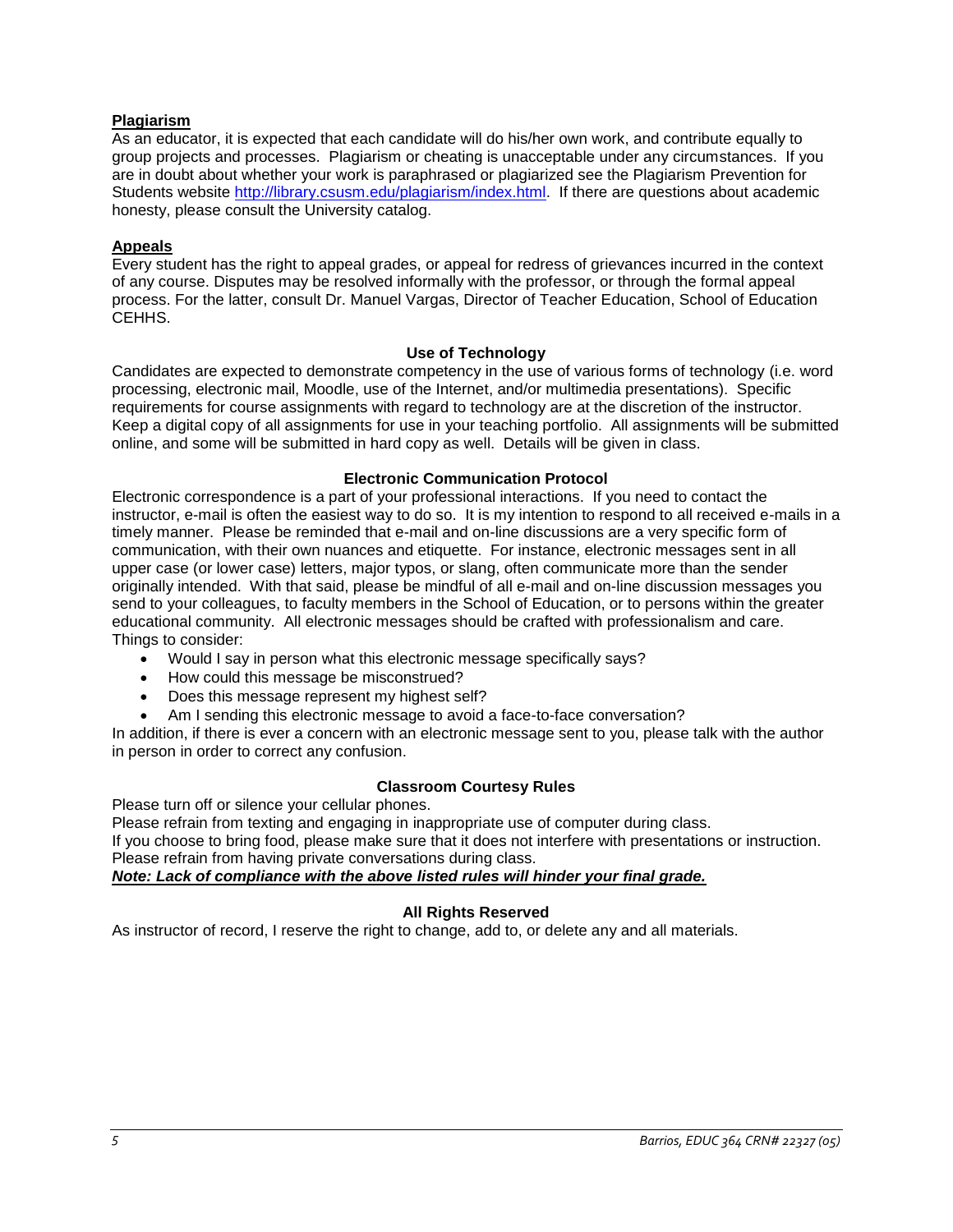# **COURSE REQUIREMENTS**

There are 100 points possible:

#### **1. Attendance, Participation, and Professional Disposition (10 points)**

First is the expectation that you will attend all class sessions prepared to actively participate in class activities, group and individual sharing, and discussions on various topics and assigned reading. Please refer to the guidelines for the School of Education Attendance Policy and the attendance requirements for this course below. Please communicate any attendance issues directly with the instructor.

- a. Missing more than one class meeting will result in the reduction of one letter grade;
- b. Arriving late/leaving early on more than 2 occasions will be equivalent to an absence;
- c. Serious illness and emergency situations will be considered on a case-by-case basis for extenuating circumstances.
- d. Student may negotiate to make up one absence. (This can be made-up by shadowing/volunteering with an assigned professional educator or administrator for a total of 3 hours and a 1-2 page reflection on the shadowing/volunteer experience.)

Your professional disposition is related to how you conduct yourself in class in relation to social justice and equity, collaboration, critical thinking, professional ethics, reflective teaching and learning, and lifelong learning. Respect, professionalism, and when appropriate, charity, are necessary for a positive, healthy learning environment. All students are entitled to their opinions. Students demonstrating negative attitudes and /or disruptive behavior will not be tolerated under any circumstances and will be referred immediately to the University Dean of Student Affairs and/or the CoEHHS Associate Dean. Grades and course credit may be affected by inappropriate professional dispositions and/or behavior.

**DUE: Ongoing** throughout the Spring 2015 semester.

*Please Note: Class will begin on time.*

## **2. Personal History of Otherness: Who am I? (25 points)**

This assignment gives you the chance to analyze your personal history as you see yourself in terms of the eight categories of *otherness*: race/ethnicity, gender, religion, sexual orientation, socioeconomic status, age, physical/mental ability, and language. For this assignment the student will:

- a. Rank the eight categories from most important to least important in regards to who you are as an individual.
- b. Write one page for each category about your relationship to "otherness." Reflect on your own experiences in terms of your social context, your family background, and other factors determined by your own circumstances and upbringing. Include SPECIFIC examples of events and situations that you feel shaped your views on these issues. Be sure to situate your examples in the context of assumptions about schooling and education. To the extent possible, relate your experiences to the theory and praxis in readings, class discussions and activities. Remember, this information will help you learn about yourself as you discover how others view you in our society, how your future students might view you, and how you might view your students from diverse backgrounds.
- c. Present and discuss your assignment within a larger class dialogue. This presentation can be done through a Power Point, iMovie, Prezi, or any other multimedia format that fits your needs.

More detailed directions and rubric for grading assignment will be given in class.

```
DUE: Feb. 18 – Completed DRAFT with ½ page for all sections
Mar. 25 – FINAL Draft
```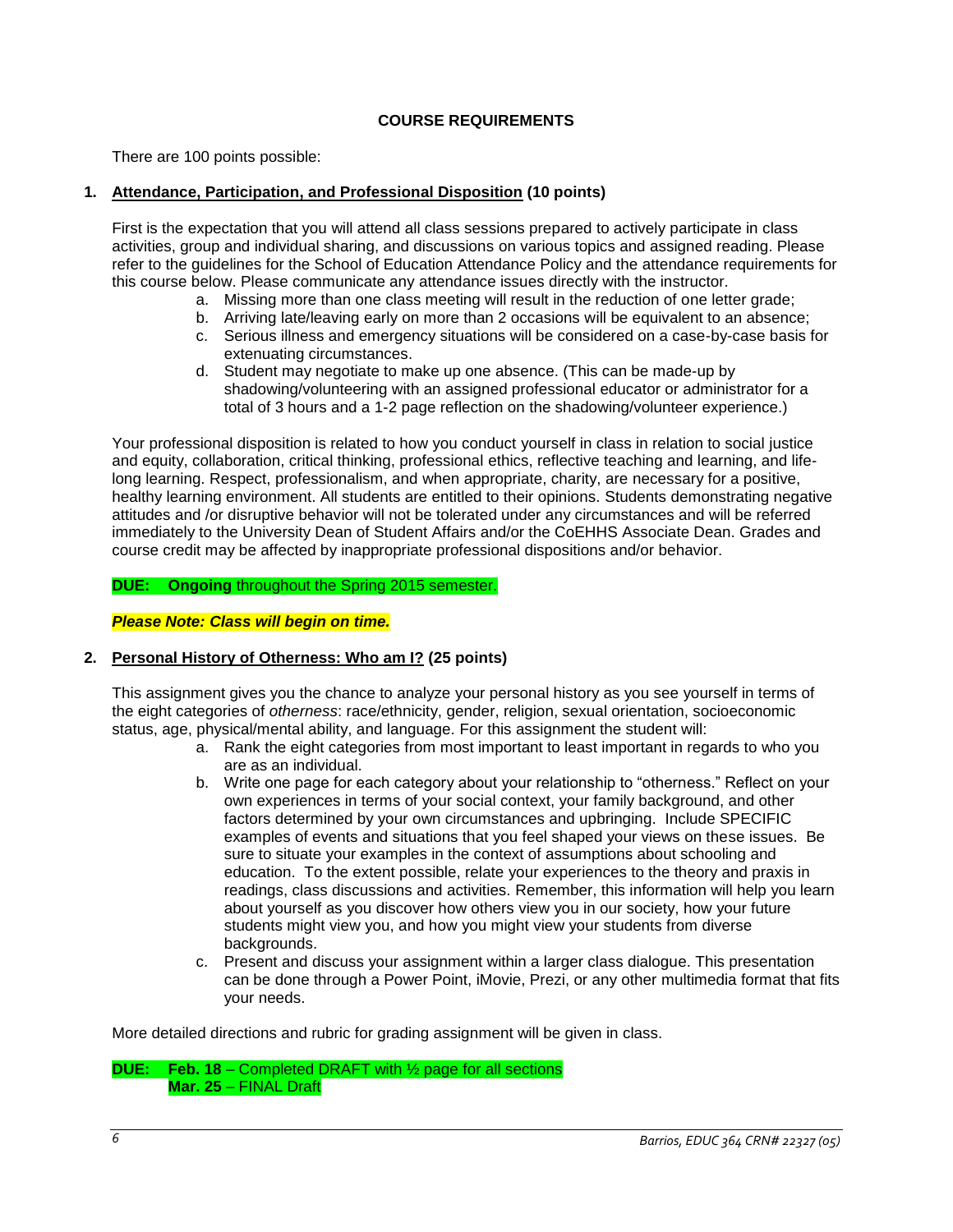*Please Note: An outline/guideline for this assignment will be available on Cougar Courses resources. This assignment meets the university writing requirement of at least 2500 word paper for the course. Instructions are on Cougar Courses.*

#### **3. Weekly Reading Reflection and Discussion Forums on Moddle (20 points)**

- a. Weekly Reading In order to have the type of discussions that this course requires, it is crucial that students read the material before class. In order to receive participation points for the week, students must come prepared to class with a synthesis of key points of the week's reading and your personal thoughts/similar experiences of the featured case studies in the chapters.
- b. Reflection Submit a reflection (between 150 and 300 words) commenting on the course readings, discussions, and/or films into Moodle Forums. Please include personal connections, explanations as to how and why your perspective as an educator has changed, or is changing, and what you think your next steps will be in understanding the needs of diverse students in relation to the readings. Please focus on social justice and equity. Be introspective, addressing issues and experiences from the readings or class discussions that spark your imagination. These reflections will be submitted after our weekly course sessions.
- c. Discussion Additionally, the students will respond to at least 2 peer entries in our Moodle forums.

More detailed directions and rubric for grading assignment will be given in class.

#### **DUE: Ongoing** throughout the Spring 2015 semester.

*Please Note: Weekly Moodle forums will close when the new week's questions are posted. There will be one point for your entry and one point for responding to 2 or more classmates. IMPORTANT: You will not be able to make up a missed discussion board once it is closed.*

## **4. Peer Teaching (15 points)**

Students are required to sign up with a peer-teaching group. Your group will be responsible for teaching your classmates the assigned material in Joel Spring's *Deculuralization and the Struggle for Equality* for one session of the course. Groups will be formed on fourth session. Each group should have three to five members. Your **group** will:

- a. Condense the information from your assigned chapter in such a way as to make the content accessible to your classmates;
- b. Attempt to utilize creative instructional strategies that should be inclusive of all members in the class;
- c. Provide a 20-30 minute discussion that is interactive and should engage the class and allow us to examine the material in a meaningful way that promotes critical thinking and varied perspectives;
- d. Facilitate a discussion where the past is connected/found relevant to the present in our schools;
- e. Create a presentation using multi-media formats that fit your needs;
- f. Write a 2 page summary of the chapter highlights and how the group worked together to accomplish the task.

You are encouraged to add additional resources and current events related to the topics.

More detailed directions and rubric for grading assignment will be given in class.

**DUE: March 4; March 11; March 18 (various dates dependent on the day specific groups facilitate)**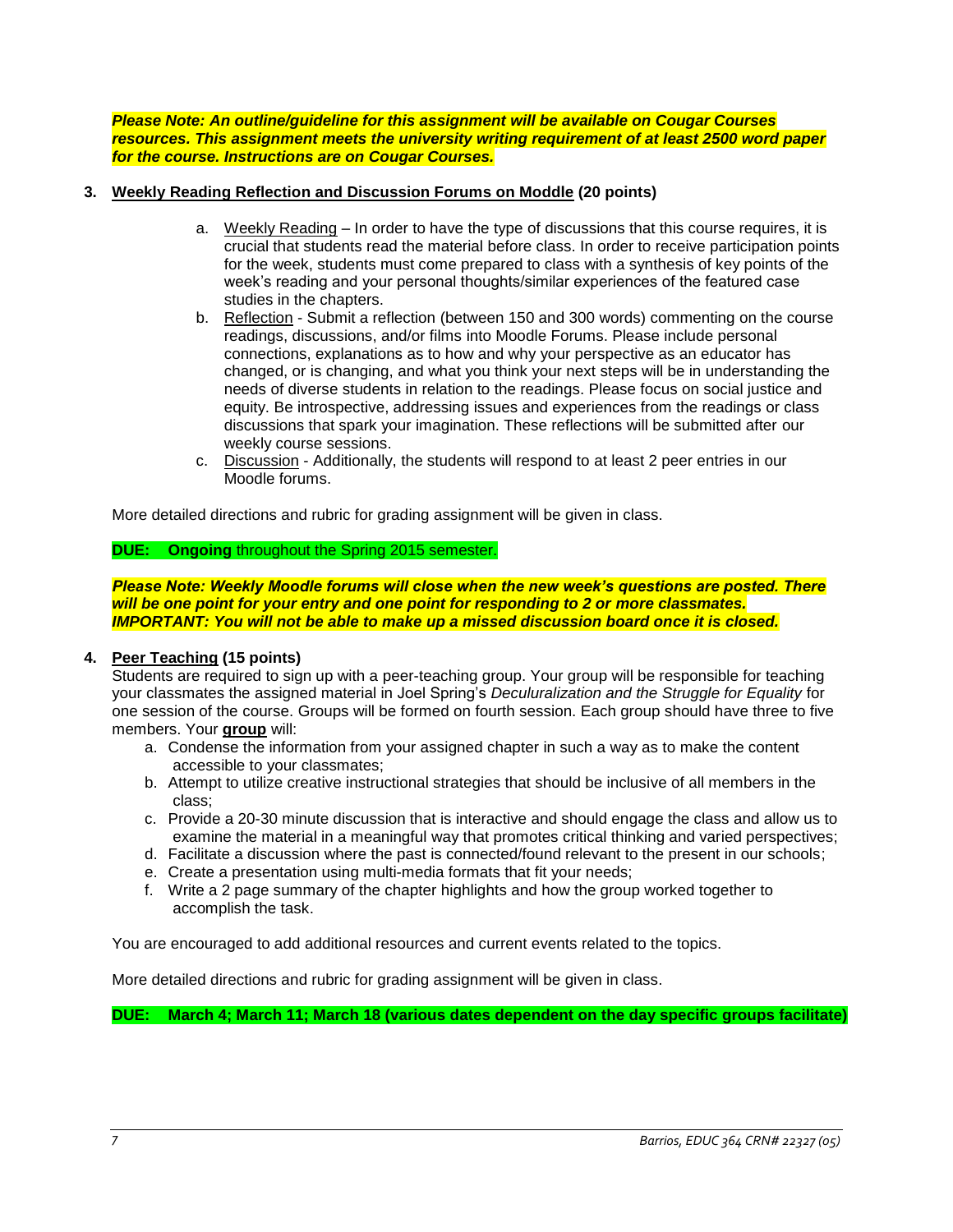# **5. School Diversity Assessment (20 points)**

Students are required to sign up with a group to assess the diversity of three or more schools from the same district and grade span. This will be a comparison of factors such as academic achievement, qualified staff, community resources, and parental involvement at the sites. Your **group** will:

- a. Compare and analyze different factors affecting school diversity;
- b. Provide a 20-30 minute presentation that is interactive and should engage the class and allow us to examine the data in a meaningful way that promotes critical thinking and varied perspectives;
- c. Create a presentation using mult-media formats that fit your needs;
- d. Write a 2 page reflection summarizing:
	- i. A brief description of school demographics;
	- ii. Analysis, assumptions, questions, or wonderings;
	- iii. How the group worked together to accomplish the task.

More detailed directions, examples, and rubric for grading assignment will be given in class.

#### **DUE: April 8; April 15; April 22; April 29; May 6 (various dates dependent on sign-up of groups)**

#### *Please Note: We'll start with guest lecturers, followed by our School Diversity Assessment Projects.*

## **6. Diversity Action Plan (10 points)**

As a way to synthesize all of the information that has been learned in the semester, students will create a personal diversity action plan that will discuss how each future teacher will personal address the achievement gap and promote learning for all students. Plans will be shared during the last class. The individual student will:

- a. Deliver a 5-7 minute presentation of personal diversity action plan using any multi-media format the student desires;
- b. Write a 3 page (no more than 5 pages) outlining the personal diversity action plan which should include:
	- i. Diversity action plan;
	- ii. Connection of discussions, readings, and other resources to your plan;
	- iii. How has this course aided you as you commence your journey as an educator?

More detailed directions and rubric for grading assignment will be given in class.

#### **DUE: May 6 – Last Day of class!**

*Please note: The last day will be packed with presentations and final reflections. Please be prompt and ready to begin by 5:30pm.*

#### **Format for Written Assignments**

Please follow the following guidelines when writing your papers and reflections.

- Word–processed (Please use Microsoft Word or a compatible program that can be opened with Word such as Open Office.org which can be downloaded for free) Note: Assignments done in Google docs might not open properly in classroom container. Please convert to pdf/text before uploading anything done with Google docs!
- 1" margins, double-spaced, 12 point in a standard font
- Correct use of grammar, spelling and punctuation
- Submit assignments on time (late submission = one grade reduction for each session)
- Name and date on papers (typed in)
- References and citations in APA format [\(https://owl.english.purdue.edu/owl/resource/560/03/](https://owl.english.purdue.edu/owl/resource/560/03/) or also available on your "Reference" tab in MS Word)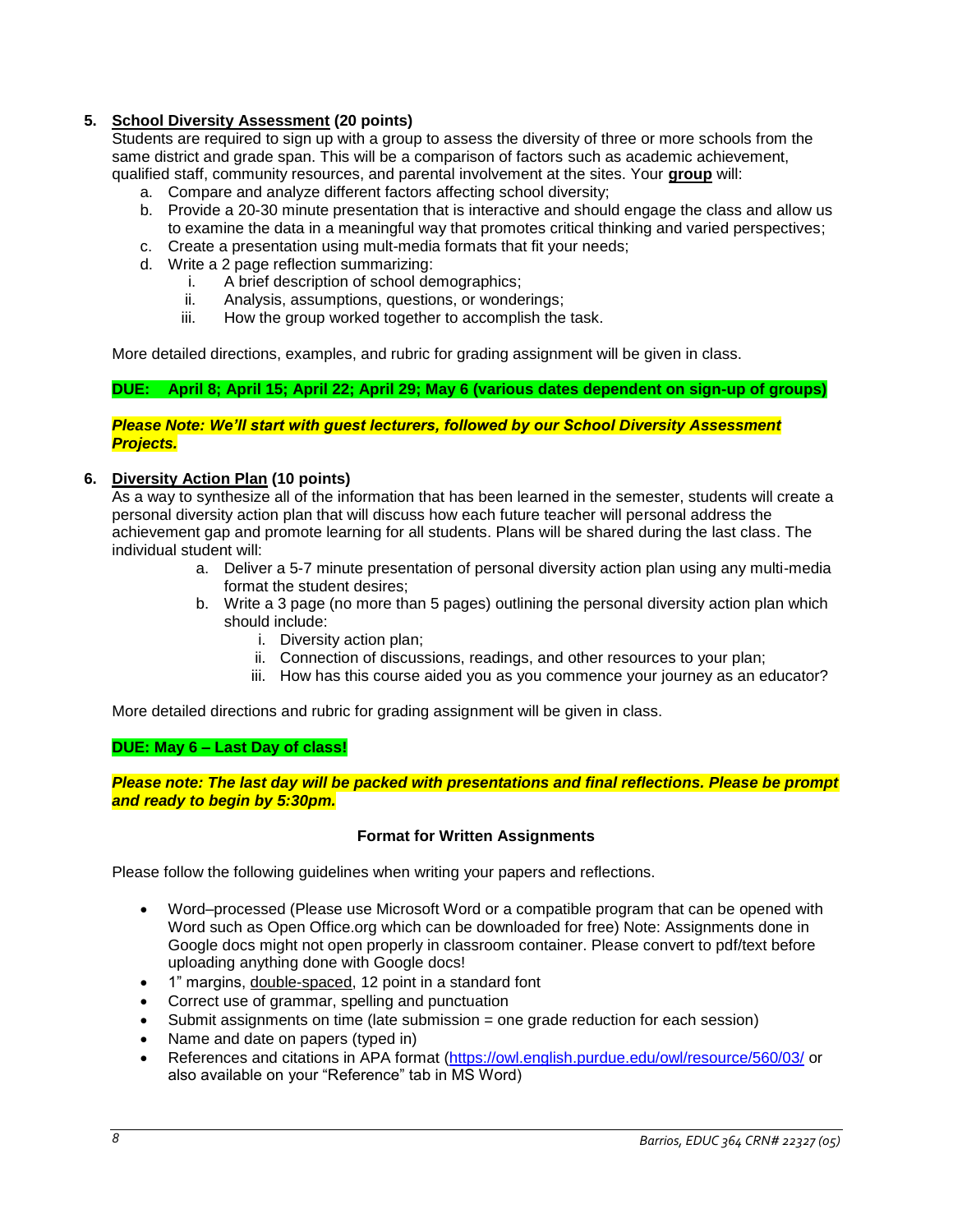#### **Electronic Submissions of Assignments**

All assignments are to be turned into the Moodle shell (Cougar Course) on time. Points will be deducted for late submissions as the work you do is essential to the discussions conducted in this course. Make sure you turn in the assignments in MS Word, 12-font, and in Times New Roman.

#### **Grading Standards**

All students will come prepared to class; readings and homework assignments are listed on the dates on which they are due. All required work is expected to be on time. One grade level will be deducted for each class meeting for which it is late (e.g., an "A" assignment that is submitted one class session late will be marked down to a "B"). Unless prior instructor approval is secured, assignments will not be accepted three class sessions after which they are due. Exceptions will be handled on a case-by-case basis, as determined by the instructor.

It is expected that students will proofread and edit their assignments prior to submission. Students will ensure that the text is error-free (grammar, spelling), and ideas are logically and concisely presented. The assignment's grade will be negatively affected as a result of this oversight. Each written assignment will be graded approximately 80% on content and context (detail, logic, synthesis of information, depth of analysis, etc.), and 20% on mechanics (grammar, syntax, spelling, format, uniformity of citation, etc.). All citations, where appropriate, will use American Psychological Association (APA) format. Consult American Psychological Association (APA) Manual, 6th edition for citation guidance. Or consult the Purdue University Online Writing Lab (OWL).<https://owl.english.purdue.edu/owl/resource/560/01/>

Grading will also include a component of "professional demeanor." Students will conduct themselves in ways that are generally expected of those who are entering the education profession. This includes but is not limited to:

- On-time arrival to all class sessions;
- Advance preparation of readings and timely submission of assignments;
- Respectful participation in all settings (e.g., whole group, small group, in/outside of class, online forums)

**Attendance, Participation, Professional Disposition 10 points Personal History of Otherness 25 points Reading Reflections and Discussion Forums 20 points Peer Teaching Demonstration 15 points School Diversity Assessment Diversity Action Plan 10 points**

 **100 points possible**

#### **Grading Scale**

| 95 – 100 A  | $90 - 94$ A- |
|-------------|--------------|
| 87 – 89 B+  | $83 - 86 B$  |
| $80 - 82 B$ | $77 - 79C +$ |
| 73 – 76 C   | $70 - 72$ C- |
| 60 – 69 D   | $0 - 59 F$   |

*Note: Students taking EDUC 364 as a prerequisite for teacher credential and graduate programs are reminded that the SCHOOL OF EDUCATION requires completion of this course with a C+ or higher for these purposes.*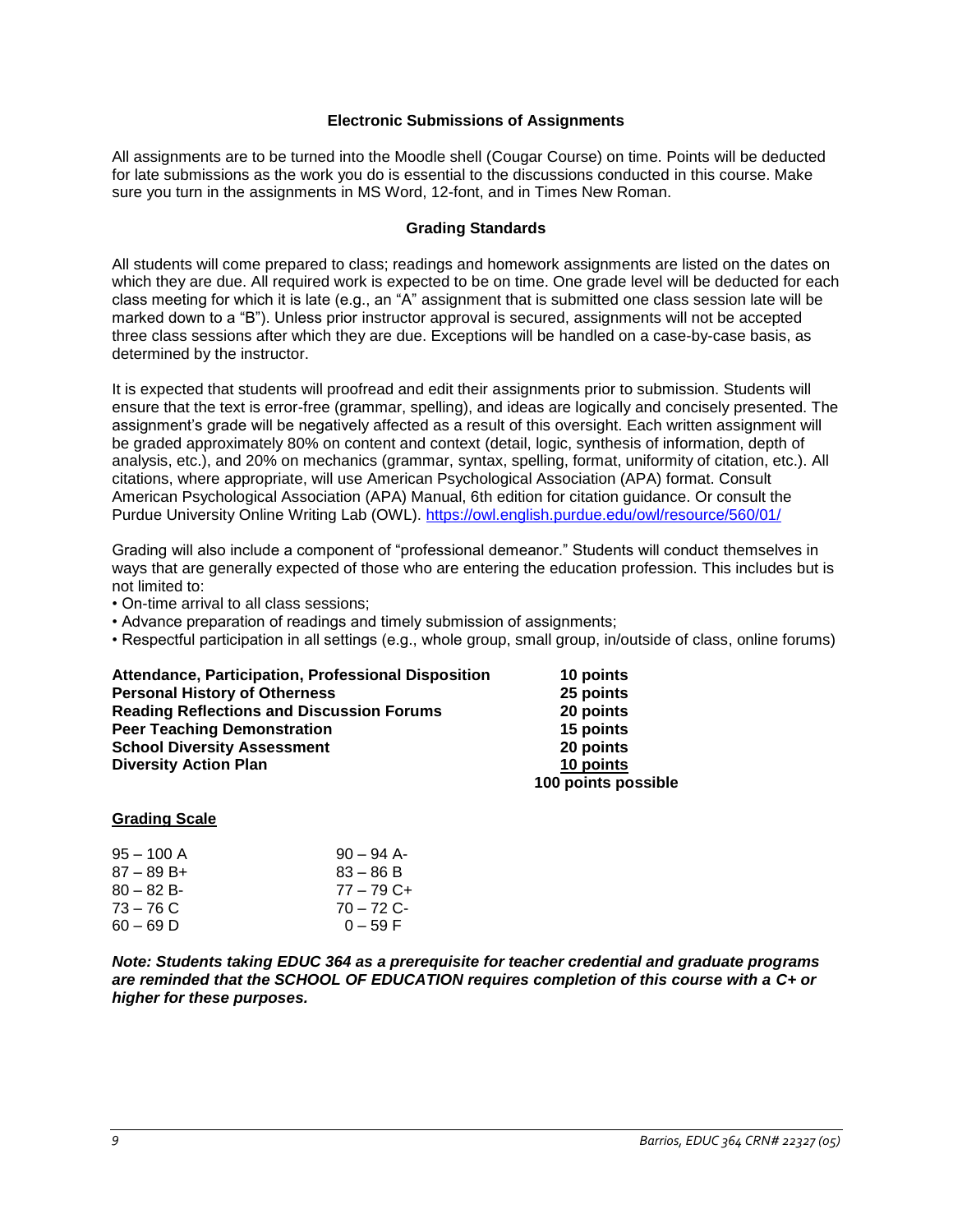#### **Assessment Rubric/ Grade Descriptors**

**A=Exceeds Expectations:** The student consistently performs and participates in an **exemplary** manner. Each assignment receives in-depth exploration and reflection based upon research, observations and classroom implementation, when possible. All work is submitted in a professional manner using APA style when appropriate. Presentations are consistent with professional expectations, providing appropriate visual aids, appropriate handouts, and are well prepared. Professional and responsible behavior, including timely attendance and submission of assignments, are practiced in a consistent manner.

**B=Adequately Meets Expectations**: The student meets outcomes expectations in a **satisfactory** manner. Each assignment is based upon research, observations and classroom implementation, when possible. Generally, work is submitted in a professional manner using APA style when appropriate. Generally, presentations are consistent with professional expectations, providing appropriate visual aids, appropriate handouts, and are well prepared. Most of the time, professional and responsible behavior, including timely attendance and submission of assignments, are practiced in a consistent manner.

**C=Minimal Performance:** The student's skills are weak and do not meet expectations. Each assignment is based upon opinion rather than research, theory, and best practices. Reflection is shallow. Assignments are submitted without APA style, thorough proofreading and organization. The student needs a great deal of guidance. The student is consistently late with work and has classroom attendance problems.

**"D" or "F" students** fail to meet the minimum requirements of a "C." The specific grade will be determined based on rate of assignment completion, attendance, etc.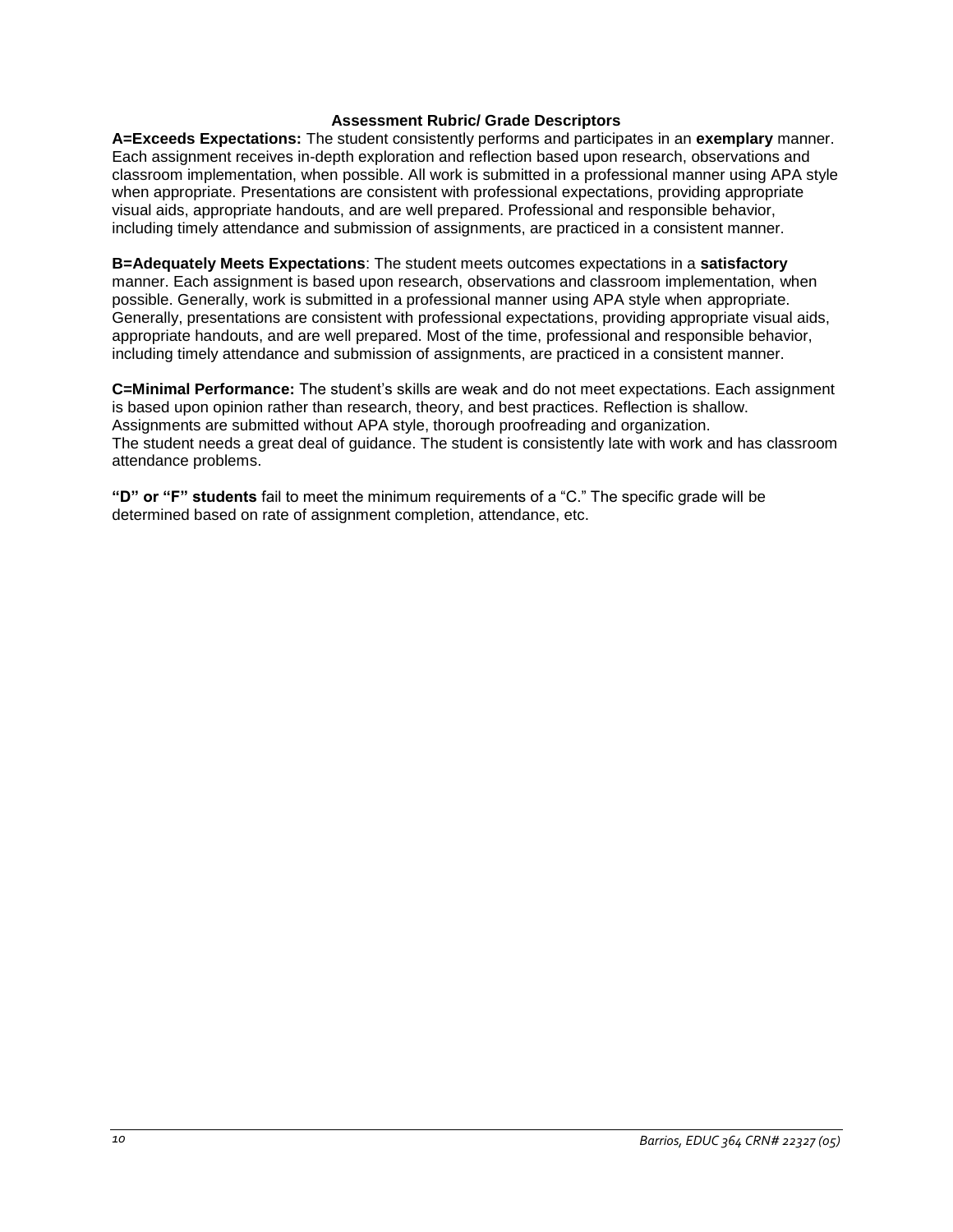# **TENTATIVE WEEKLY READINGS / ACTIVITIES**

**As I like to take advantage of the strengths and challenges that each individual class may have, there may be revisions on how the readings will progress. I will keep everyone well informed of any changes of dates, additional articles, or deletions.** 

| <b>Date</b>                                  | <b>Topic</b>                                                                                                                                                                                                                                                                                             | <b>Readings &amp; Assignments Due</b>                                                                                                                                                                                                                  |
|----------------------------------------------|----------------------------------------------------------------------------------------------------------------------------------------------------------------------------------------------------------------------------------------------------------------------------------------------------------|--------------------------------------------------------------------------------------------------------------------------------------------------------------------------------------------------------------------------------------------------------|
| <b>Session 1</b><br>Wednesday<br>January 21  | Introductions / Syllabus Overview<br>$\bullet$<br><b>Reflection Formats &amp; Discussion Forums</b><br>$\bullet$<br>Conceptions/Misconceptions of Culture<br>$\bullet$<br>Sociopolitical Context of MC Education<br>$\bullet$<br>Cultural Issues in Education and Society<br>$\bullet$                   | *Bring copy of syllabus<br><b>Due: Reflection &amp; Discussion</b><br>Moodle Forum (by Wed. @ 11:55pm)                                                                                                                                                 |
| <b>Session 2</b><br>Wednesday<br>January 28  | <b>Cultural Terms</b><br>$\bullet$<br>Complexity of Identity<br><b>Assignment Introduction:</b><br>Personal History of Otherness                                                                                                                                                                         | Nieto: Ch. 1 (Sociopolitical,<br>Terminology)<br>Nieto: Ch. 2 (School Reform)<br>Tatum: "The Complexity of Identity"<br><b>Due: Reflection &amp; Discussion Moodle</b><br>Forum                                                                        |
| <b>Session 3</b><br>Wednesday<br>February 4  | Racism, Discrimination, Expectation of<br>$\bullet$<br>Students' Achievement<br>Movie: Shadow of Hate (History of Racism<br>$\bullet$<br>and Discrimination in US)                                                                                                                                       | Nieto: Ch. 3 (Racism, Discrimination)<br><b>Due: Reflection &amp; Discussion</b><br><b>Moodle Forum</b>                                                                                                                                                |
| <b>Session 4</b><br>Wednesday<br>February 11 | Curriculum, Pedagogy, & Climate<br>$\bullet$<br>Framework for Mult-Cult. Ed.<br>$\bullet$<br>Personal History of Otherness Activity<br>$\bullet$<br><b>Assignment Introduction:</b><br><b>Group Reading Facilitation</b><br>(Spring Textbook)<br>Create groups for Spring text facilitation<br>$\bullet$ | Nieto: Ch. 4 (School Structure/Org)<br>Due: Reflection & Discussion<br><b>Moodle Forum</b><br>Due: DRAFT - Personal History of<br><b>Otherness</b>                                                                                                     |
| Session 5<br>Wednesday<br>February 18        | Spring text groups meet in class<br>$\bullet$<br>Influence of Culture on Learning<br>$\bullet$<br><b>Culturally Relevant Teaching</b><br>$\bullet$                                                                                                                                                       | Nieto: Ch. 5 (Cultural Identity)<br>Spring: Read your group's chapter<br>Due: Reflection & Discussion<br><b>Moodle Forum</b>                                                                                                                           |
| <b>Session 6</b><br>Wednesday<br>February 25 | Spring Text Facilitation: Ch. 1 & 2<br>$\bullet$<br><b>Linguistic Diversity in US Classrooms</b><br>$\bullet$<br>Second Language Acquisition Theories<br>$\bullet$<br><b>Assignment Introduction:</b><br><b>School Diversity Assessment Project</b>                                                      | Nieto: Ch. 6 (ELLs)<br>Spring: Ch. 1 (Anglo-Am.)<br>Spring: Ch. 2 (Nat. Am.)<br><b>Due: Reflection &amp; Discussion</b><br><b>Moodle Forum</b><br>Due: Spring chapter presentation &<br>2-page summary, if your group<br>facilitates.                  |
| <b>Session 7</b><br>Wednesday<br>March 4     | Spring Text Facilitation: Ch. 3 & 4<br>Factors Affecting Academic Achievement for<br><b>Students of Color</b><br>Create groups & decide on topics for School<br><b>Diversity Assessment Project</b><br><b>School Diversity Assessment</b><br>Project - groups meet                                       | Nieto: Ch. 7 (School Achievement)<br>Spring: Ch. 3 (African Am.)<br>Spring: Ch. 4 (Asian Am.)<br><b>Due: Reflection &amp; Discussion</b><br><b>Moodle Forum</b><br>Due: Spring chapter presentation &<br>2-page summary, if your group<br>facilitates. |